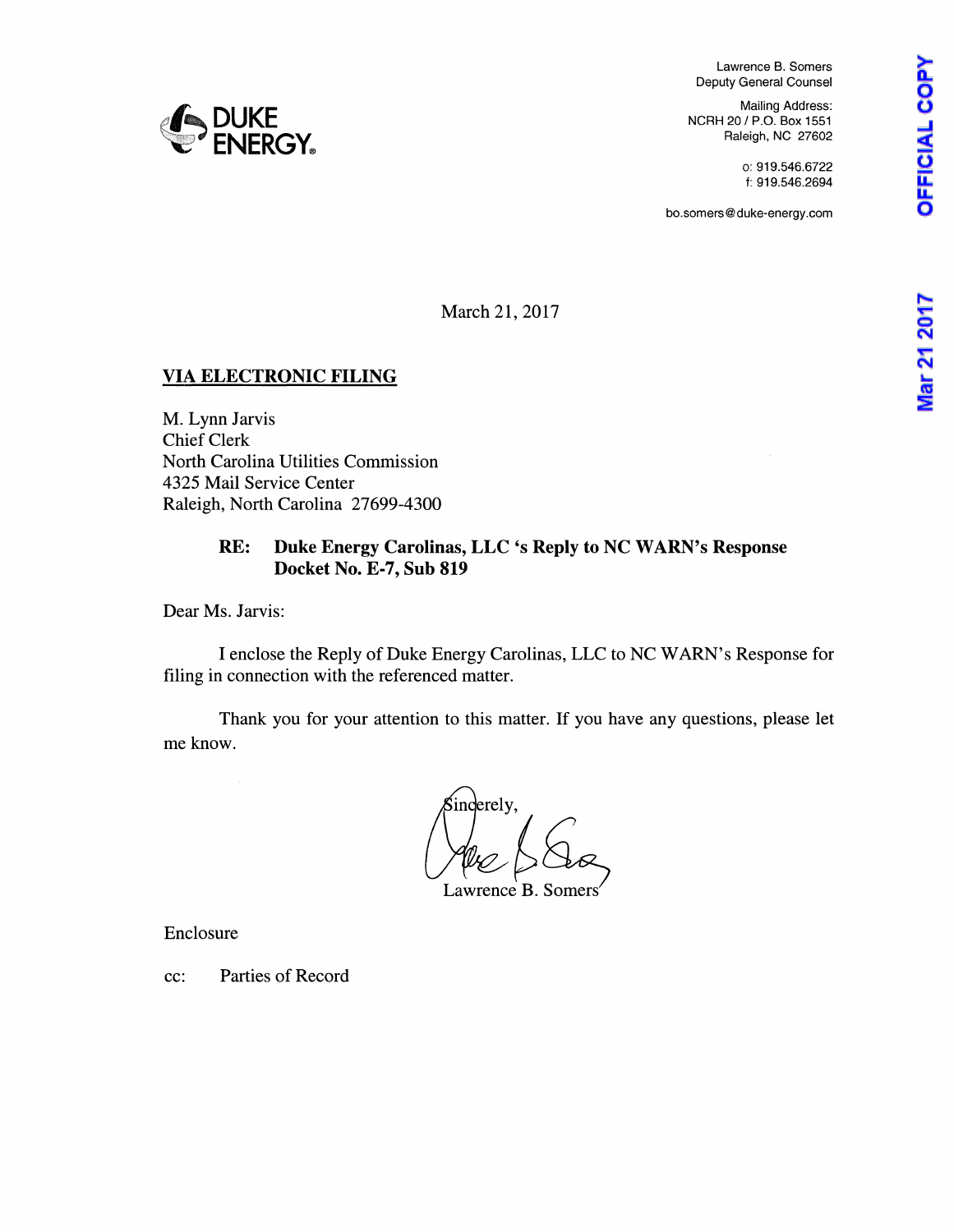# OFFICIAL COPY

# Mar 21 2017

## BEFORE THE NORTH CAROLINA UTILITIES COMMISSION

### DOCKET NO. E-7, SUB 819

Amended Application of Duke Energy Carolinas, LLC for Approval of Decision to Incur Nuclear Generation Project Development Costs

) REPLY OF ) DUKE ENERGY CAROLINAS, ) LLC TO NC WARN'S ) RESPONSE

NOW COMES Duke Energy Carolinas, LLC ("DEC" or "the Company"), pursuant to N.C. Gen. Stat. §62-110.7 and North Carolina Utilities Commission Rule RI-7 and replies to NC WARN' s Response filed on March 1, 2017 ("Response") in this Docket, which requested that the Commission issue a show cause order to compel DEC to (1) "provide an update on the financial status of Toshiba-Westinghouse and its potential impacts on DEC plans for the Lee Station" and (2) "to require [sic] no additional cost increases will be passed along to ratepayers." (Response at p. 1). As an initial matter, the Commission has clear authority to seek information from the Company about the Lee Nuclear Station, which the Company would certainly provide. DEC notes that announcements regarding Toshiba and Westinghouse have been widely covered in the news media. In fact, NC WARN's Response itself discusses several news articles about Toshiba and Westinghouse.<sup>1</sup> Although NC WARN's show cause request is so lacking in merit that it would appear to deserve no reply, in the spirit of cooperation DEC provides the following information in reply to NC WARN's Response:

1. This Commission has issued three prior orders approving DEC's decisions to incur project development costs for the proposed Lee Nuclear Station in Cherokee County, South Carolina. Through its March 20, 2007 *Order Issuing Declaratory Ruling* 

 $<sup>1</sup>$  See Response at pp. 2-3.</sup>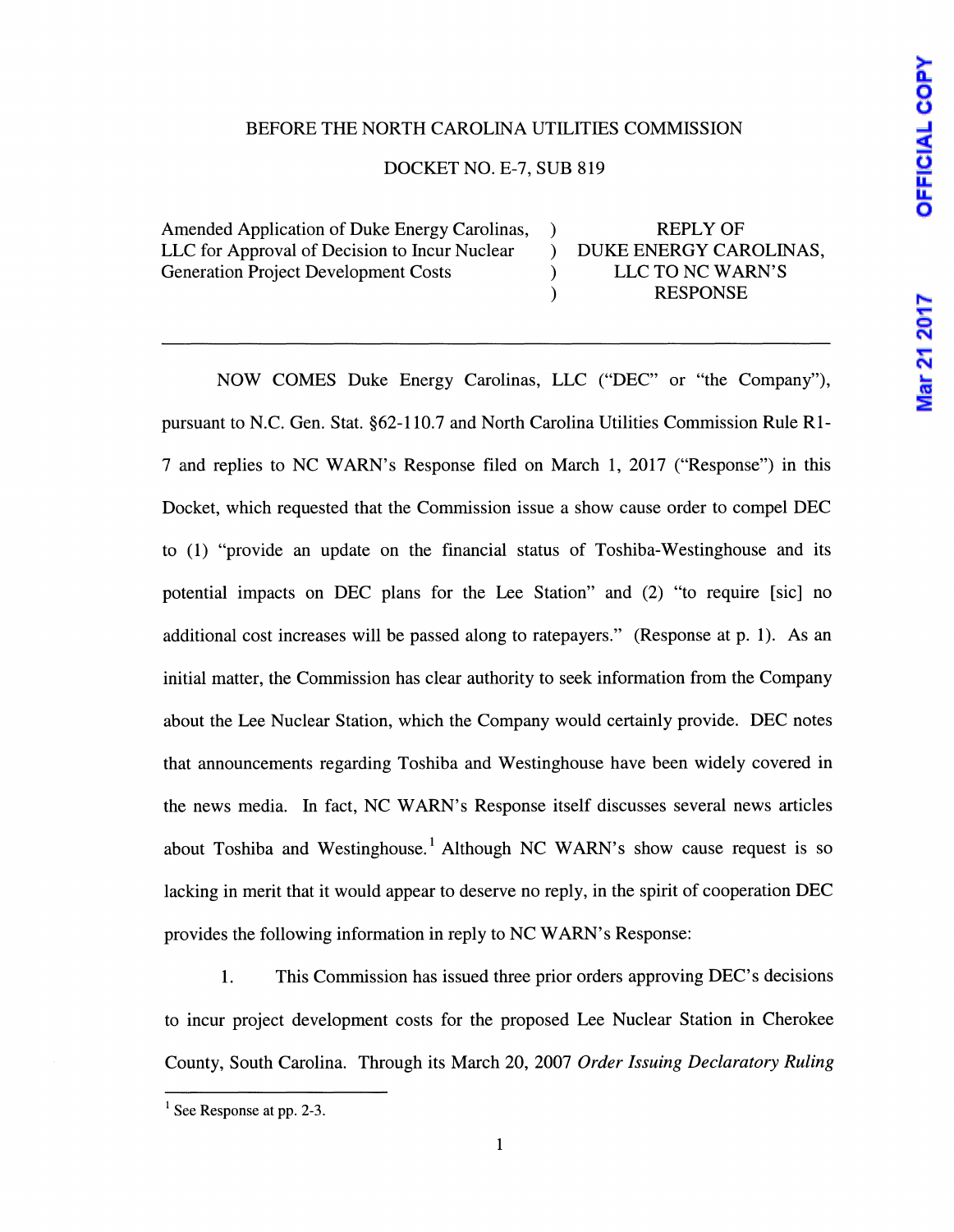("2007 Order"), its June 11, 2008 *Order Approving Decision to Incur Project Development Costs* ("2008 Order"), and its August 5, 2011 *Order Approving Decision to Incur Limited Additional Project Development Costs* ("2011 Order"), the Commission has carefully weighed the benefits to customers from developing and preserving the Lee Nuclear Station as an option to serve DEC's customers in the context of the evolving planning environment for new nuclear development in the United States. In providing its approval of DEC's decisions to incur certain project development costs, the Commission has noted that this planning environment has been characterized by regulatory, economic, and legislative uncertainties.

2. The Commission's careful consideration of the plans and project development costs for the Lee Nuclear Station in this Docket have included approval of DEC's decision to pursue a combined construction and operating license ("COL") for the Lee Nuclear Station from the Nuclear Regulatory Commission ("NRC"). Consistent with the Commission's 2007 Order, 2008 Order and 2011 Order, DEC successfully received the Lee Nuclear Station COL from the NRC on December 19, 2016.

3. The Lee COL provides significant value to DEC customers. Nuclear generation is a reliable, carbon-free and cost-effective source of electricity, and remains important in creating a diverse, sustainable energy future. As the Commission is aware, DEC operates seven nuclear units at three sites in North Carolina and South Carolina, which provide approximately 50% of the energy consumed by our customers. Receipt of the COL is a critical step in establishing the option to add the Lee Nuclear Station while the current uncertainties in the planning environment, including the prospect of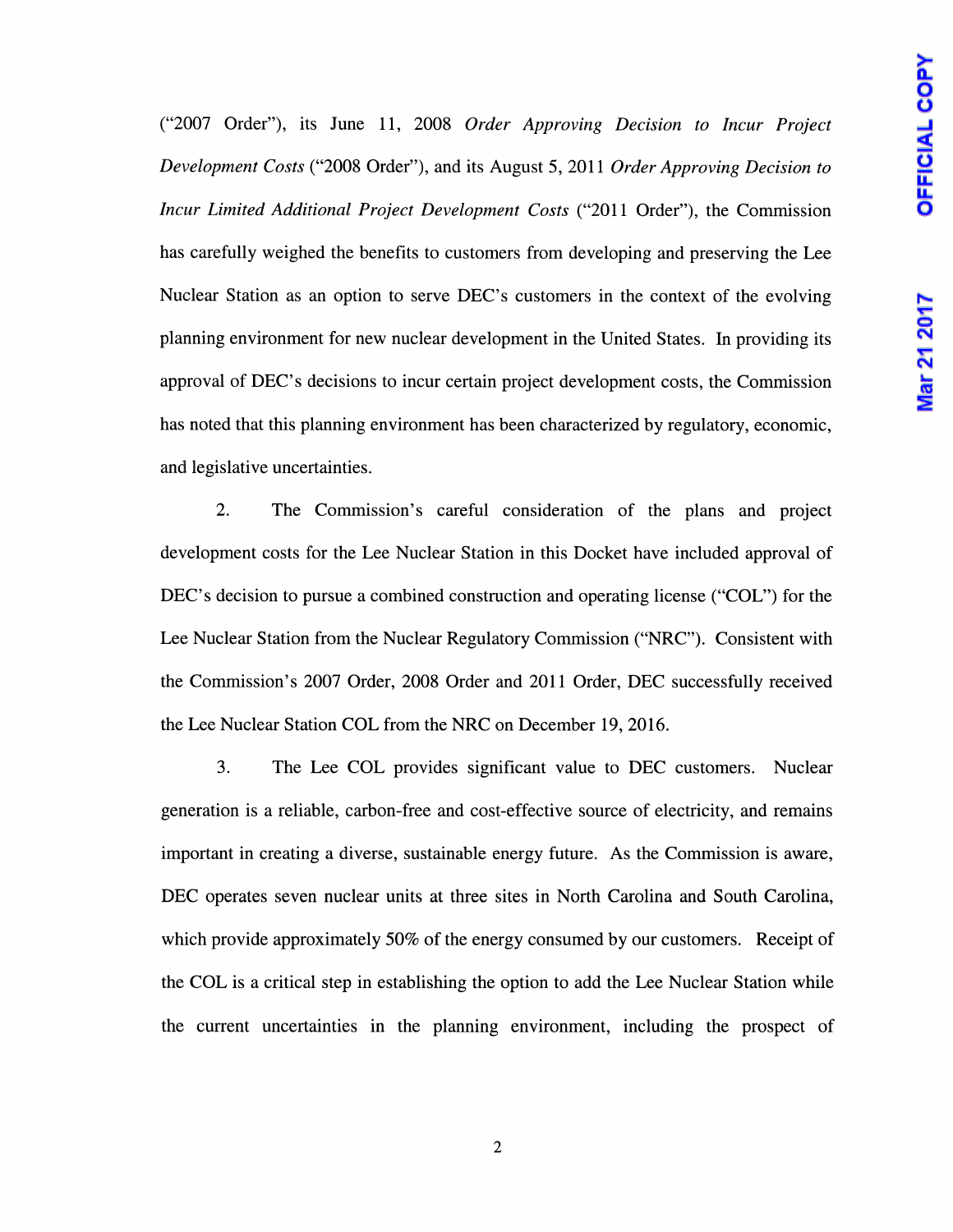environmental and carbon regulation and the relicensing of existing nuclear plants, continue to evolve.

4. Beginning in late January 2017, and subsequent to DEC's receipt of the COL, unforeseen and significant public announcements have been made by Toshiba, parent of Westinghouse, regarding its financial condition and decision to exit the new nuclear construction and design business. As the Commission is well aware, the Lee Nuclear Station design utilizes the Westinghouse APlOOO reactor technology. The Company has been carefully monitoring the recent developments regarding Toshiba and Westinghouse, as well as the ongoing construction of the Westinghouse APlOOO units at Georgia Power Company's Vogtle project and at South Carolina Electric & Gas' Summer project, and will continue to do so to determine the impact on the. Company's future decisions regarding the Lee Nuclear Station.

5. NC WARN's second request is that the Commission require that "no additional cost increases will be passed along to ratepayers."<sup>2</sup> As NC WARN should know, DEC has not yet sought cost recovery for any project development costs for the Lee Nuclear Station. As the 2007 Order, 2008 Order and 2011 Order plainly provide, and as N.C. Gen. Stat. §62-110.7(b) makes clear, while the Commission has approved DEC's decision to incur certain project development costs, the Commission has reserved for a future general rate case the determination of recovery of specific Lee Nuclear Station project development costs. As a result, no cost recovery issues for the Lee Nuclear Station are currently before the Commission and will not be until the Company makes the decision to seek cost recovery in a future general rate case proceeding. As such, NC

 $2$  Response at p. 4.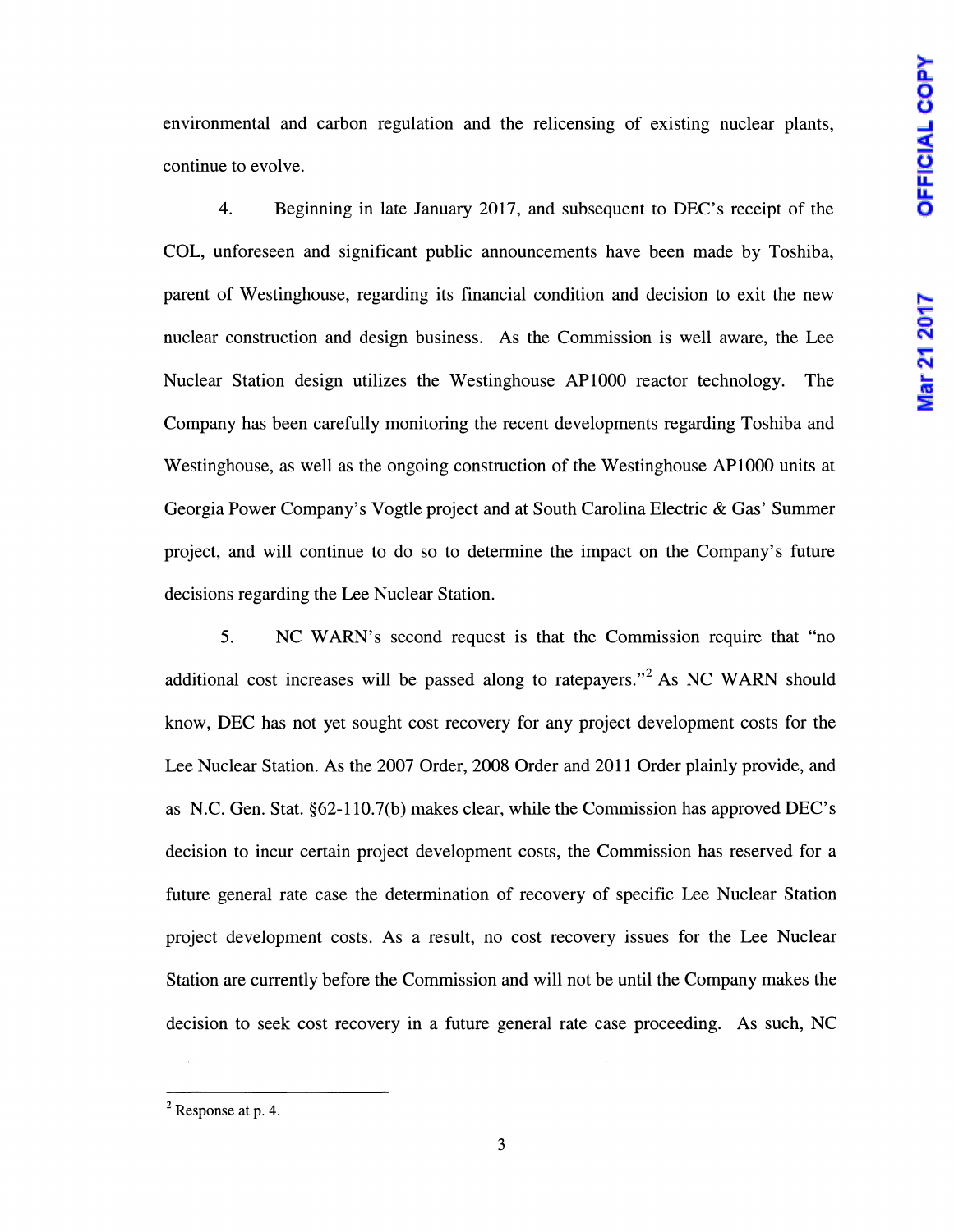WARN's second request is premature, at best, and not ripe for consideration by the Commission at this time.

6. The Lee Nuclear Station would be the largest single capital project in the history of Duke Energy Carolinas, and the Company therefore has consistently brought information and applications to the Commission throughout the project development process to seek guidance and approval of the Company's decisions for the benefit of its customers. The Company will continue to carefully evaluate all of the information necessary to make a decision regarding the construction of the Lee Nuclear Station, and will pursue appropriate approvals from the Commission in due course.

WHEREFORE, for all the foregoing reasons, Duke Energy Carolinas respectfully requests that the Commission deny the relief requested in NC W ARN's Response.

Respectfully submitted, this the  $21<sup>st</sup>$  day of March 2017.

Lawrence B. Somers Deputy General Counsel Duke Energy Corporation Post Office Box 1551/NCRH 20 Raleigh, North Carolina 27602 Telephone: 919-546-6722 bo.somers@duke-energy.com

*AITORNEY FOR DUKE ENERGY CAROLINAS, LLC*